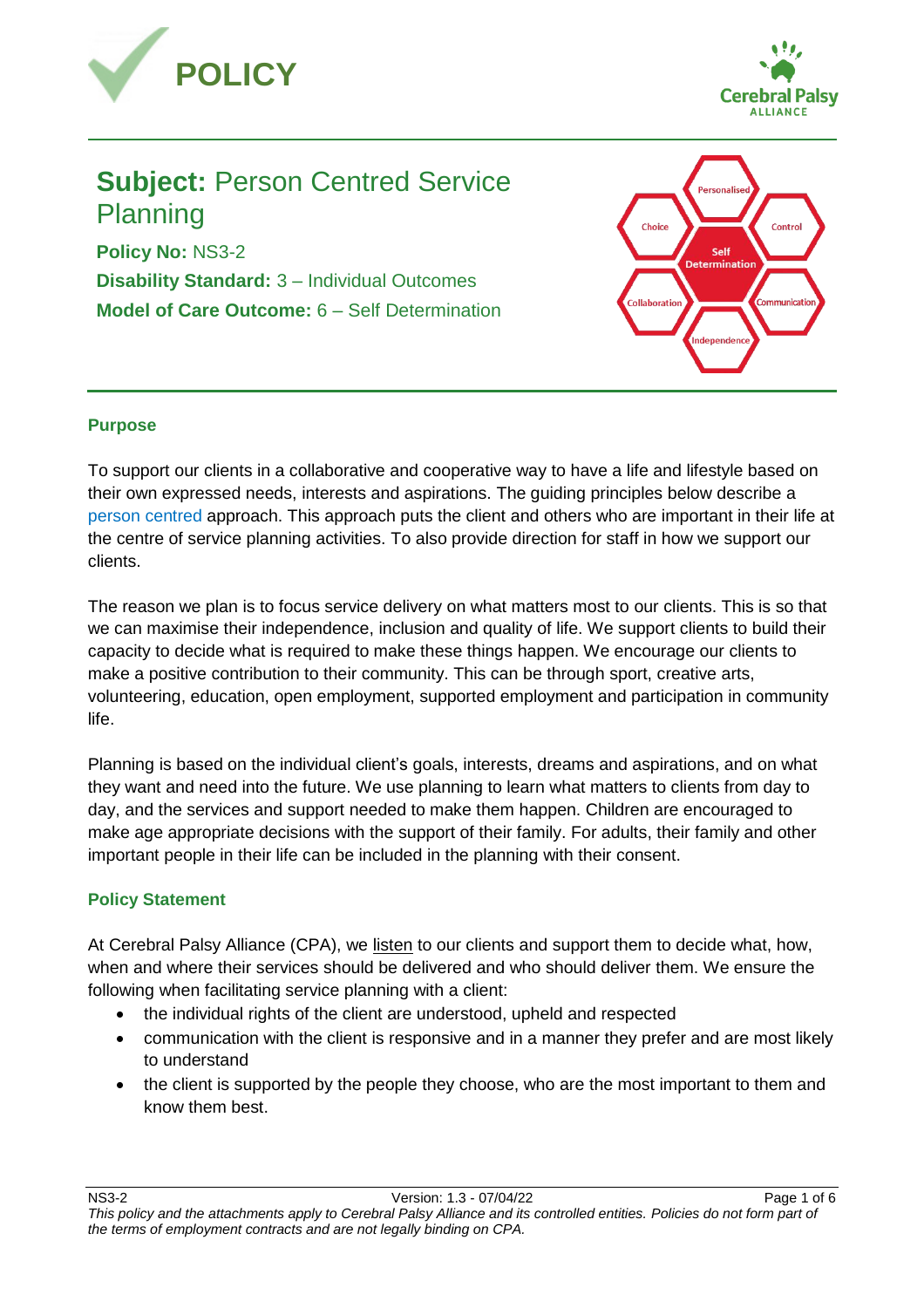# **Responsibility**

These roles are responsible for implementation and compliance monitoring of this policy in their work areas:

- Senior operational and service managers
- Site managers
- General Manager, Therapy Services; General Manager, Accommodation, Respite & Supported Employment; General Manager, Client Engagement; General Manager, Lifestyles
- Staff responsible for direct service provision to clients.

# **Scope**

This policy applies to clients, staff, volunteers, contractors and students.

# **Policy in Action**

- Our [Model of Care](https://cerebralpalsyallianceau.sharepoint.com/policies/Policies%20Procedures%20and%20Forms/Published/NS6-1-7-G2_Model_of_Care_Guidelines.docx?web=1) provides the framework within which our staff provide supports and services to our clients and includes the following principles:
	- $\circ$  we acknowledge that clients have the right to have the most important people in their life involved in any service planning and decision making activities
	- $\circ$  our service planning is conducted in a manner that is person centred, builds capacity and promotes the wellbeing of the individual client
	- o we respect the clients we support and help others recognise their value
	- $\circ$  we acknowledge that clients and their families are best placed to identify their needs and choose the services to help address them
	- $\circ$  we acknowledge that all clients have the right to make their own decisions, and that some clients may need support to do this
	- $\circ$  we acknowledge that all clients have a right to communicate and receive information in accessible, alternative and augmented formats to enable them to voice their own choice and control
	- o we respect the right of clients and their families to choose an advocate
	- o we support the right of clients and their families to make choices, including the right to choose to take some risks in their life
	- $\circ$  we create a cooperative and collaborative environment where fairness, trust and dependability are key elements of our partnerships with our clients and their families
	- $\circ$  we ensure clients and families have the information and support they need to make decisions and use their funding
	- $\circ$  we design our services to meet client set goals as well as personalising the services where required
	- $\circ$  we support clients to achieve and maintain their goals, lifestyle preferences, interests and activities and this is outlined in their Service Plan.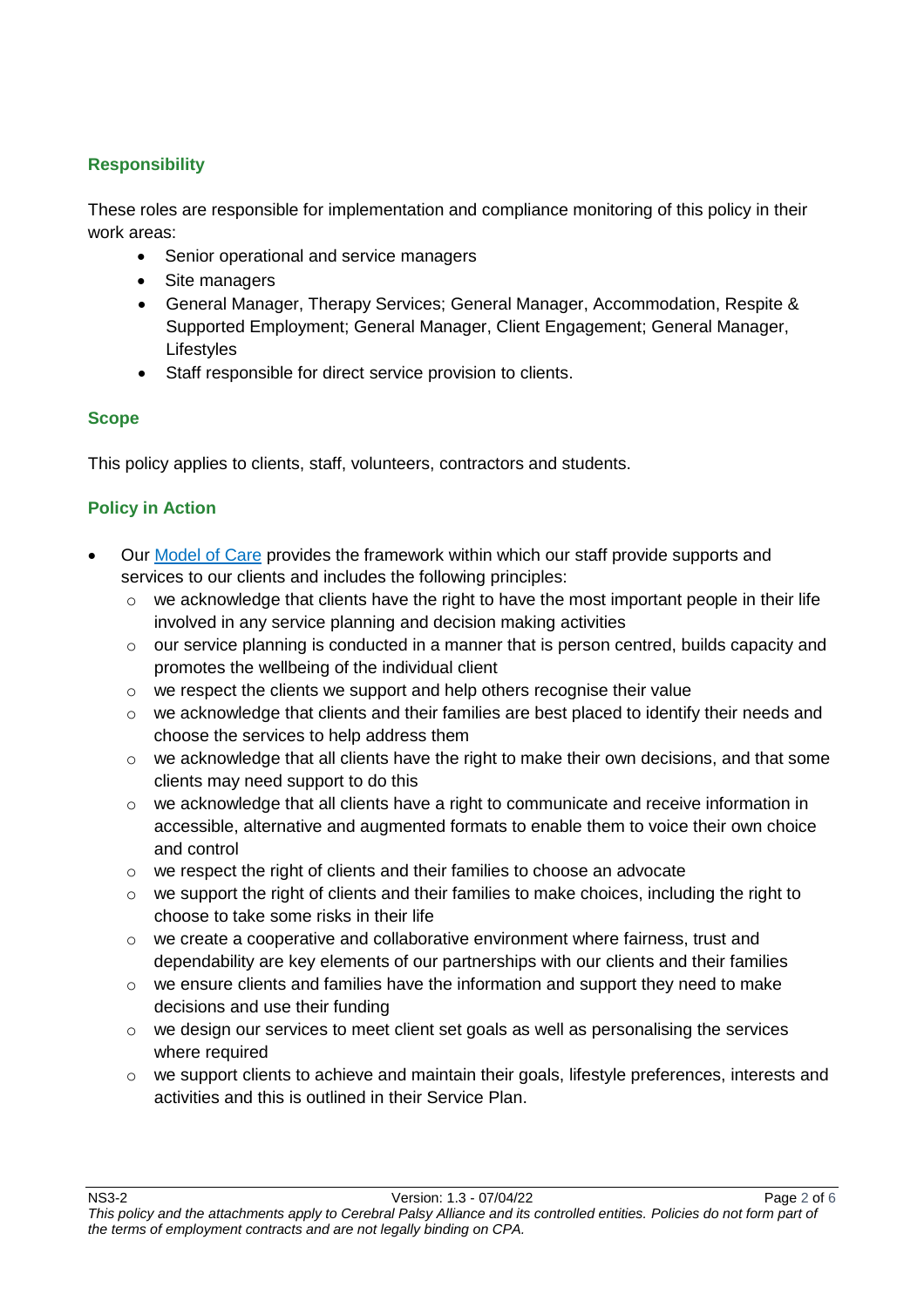The **guiding principles** that underpin service planning at CPA include the following:

- **Person centred:** putting the client and others that are important to them at the centre of service planning activities.
- **Strengths based**: focuses on the client's abilities, interests, dreams and aspirations and the supports they require to realise them and maximise their independence.
- **Goal oriented**: is oriented toward the client's present and future short- and long-term goals and documented in a manner that the client wishes.
- **Customised**: personalised and flexible approach to planning that supports the client to exercise their choices and make ongoing changes as they wish.
- **One plan approach:** shared commitment across CPA and any other service providers the client accesses to create a consistent and integrated service experience. It is to be aligned with and informed by the client's immediate support needs, NDIS/ DSOA goals (where a client has a NDIS or DSOA plan) and/ or other short or long-term aspirations as outlined in their Service Plan.

# **Definitions**

*(Note: Commonly defined terms are located in the [CPA Common Definitions.](https://cerebralpalsyallianceau.sharepoint.com/policies/Policies%20Procedures%20and%20Forms/Published/CPA%20Common%20Definitions.docx?web=1) Any defined terms below are specific to this Policy and its related documents.)*

#### **Service Plan**

An individualised plan recording the outcome and agreed actions of the service planning process. Articulates what is important to the client and what is important for the client when receiving these services.

# **Service Planning**

The process by which CPA staff, the client and others who are important in their life discuss, agree, and review an action plan to achieve the goals or behaviour change of most relevance to the client.

# **Procedures/Forms/Appendices**

| <b>Person Centred Service Planning Guidelines Accommodation Clients</b><br>Person Centred Service Planning Guidelines Community Clients and Packforce |
|-------------------------------------------------------------------------------------------------------------------------------------------------------|
|                                                                                                                                                       |
| <b>Person Centred Service Planning Procedure Accommodation Clients</b>                                                                                |
|                                                                                                                                                       |
| Person Centred Service Planning Procedure Community Clients and Packforce                                                                             |
|                                                                                                                                                       |
|                                                                                                                                                       |
|                                                                                                                                                       |
|                                                                                                                                                       |
|                                                                                                                                                       |
|                                                                                                                                                       |
|                                                                                                                                                       |
|                                                                                                                                                       |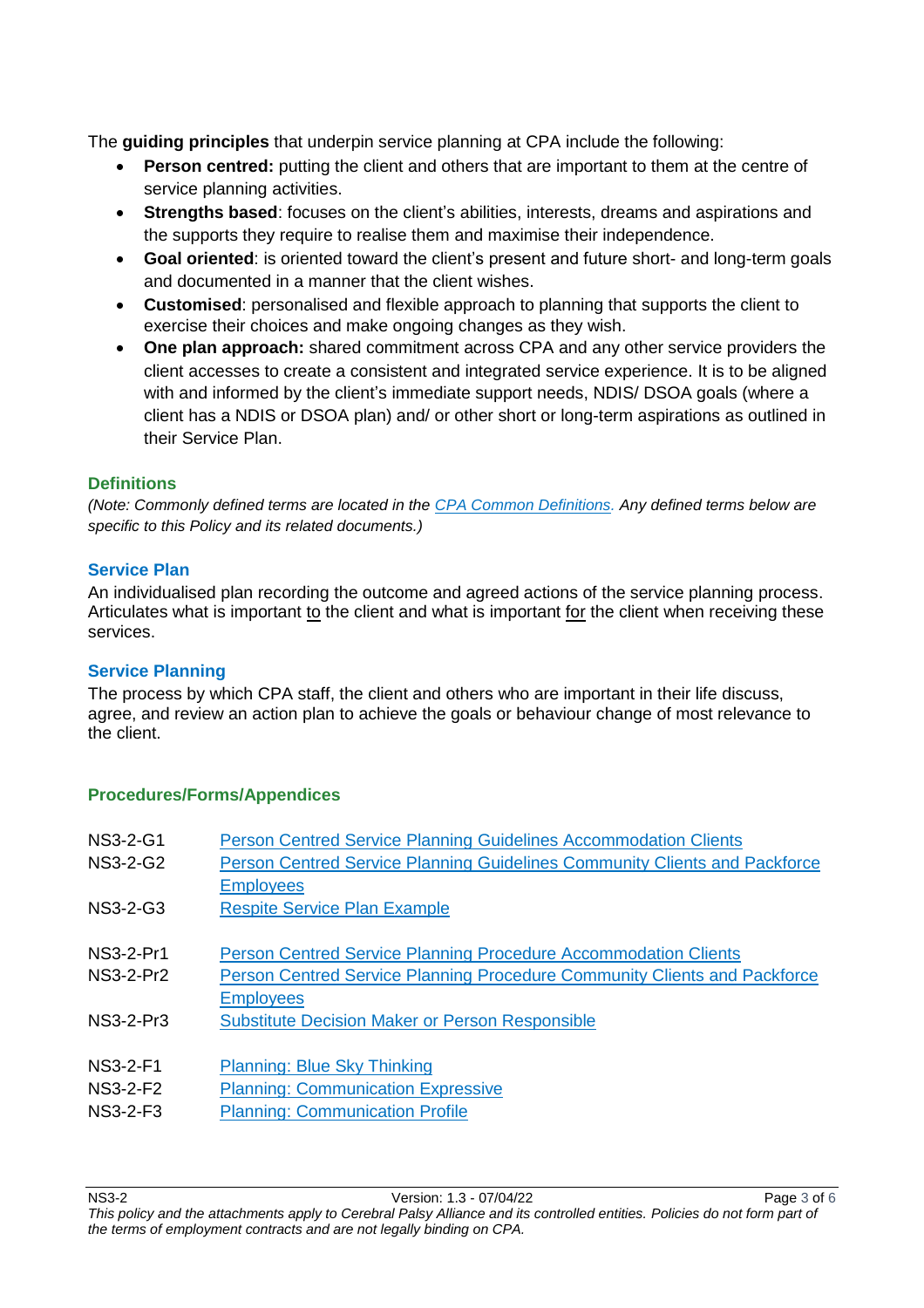| <b>NS3-2-F4</b>  | <b>Planning: Communication Receptive</b>                                    |
|------------------|-----------------------------------------------------------------------------|
| <b>NS3-2-F5</b>  | <b>Planning: Decision Making</b>                                            |
| <b>NS3-2-F6</b>  | <b>Planning: Review Questions</b>                                           |
| <b>NS3-2-F7</b>  | <b>Planning: Gifts and Strengths</b>                                        |
| <b>NS3-2-F8</b>  | <b>Planning: Good Day-Bad Day</b>                                           |
| <b>NS3-2-F9</b>  | <b>Planning: History Map</b>                                                |
| NS3-2-F10        | <b>Planning: Hopes and Dreams</b>                                           |
| <b>NS3-2-F11</b> | <b>Agenda Person Centred Service Planning Meeting</b>                       |
| NS3-2-F12        | Pre Planning Checklist Person Centred Service Planning Meeting              |
| NS3-2-F13        | A Guide to Discussion Service Planning with Accommodation Clients           |
| <b>NS3-2-F14</b> | Home Service Plan (Accommodation Clients)                                   |
| <b>NS3-2-F15</b> | A Guide to Discussion Service Planning with Community Clients and Packforce |
|                  | <b>Employees</b>                                                            |
| NS3-2-F16        | <b>Service Planning Action List</b>                                         |
| <b>NS3-2-F17</b> | <b>About Me Profile Template</b>                                            |
| NS3-2-F18        | <b>Goal Monitoring Record - Goal Program</b>                                |
| <b>NS3-2-F19</b> | <b>Goal Monitoring Record - Record Sheet 1: Frequency</b>                   |
| <b>NS3-2-F20</b> | Goal Monitoring Record – Record Sheet 2: Participation                      |
| <b>NS3-2-F21</b> | Goal Monitoring Record – Record Sheet 3: Progress                           |
| <b>NS3-2-F22</b> | <b>Goal Monitoring Record - Record Sheet 4: Skill Development</b>           |
| <b>NS3-2-F23</b> | <b>Communication Profile</b>                                                |
| <b>NS3-2-F24</b> | <b>Lifestyles Service Plan</b>                                              |
| <b>NS3-2-F25</b> | <b>Respite Service Plan</b>                                                 |
| NS3-2-F26        | <b>Packforce Individual Employment Service Plan</b>                         |
| NS3-2-F27        | <b>Decision Making Record</b>                                               |
|                  |                                                                             |

# NS3-2-PG26 [Person Centred Service Planning Practice Guide](https://cerebralpalsyallianceau.sharepoint.com/policies/Policies%20Procedures%20and%20Forms/Published/NS3-2-PG26_Person_Centred_Planning_Practice_Guide.docx?web=1)

# **Related Policies and Further Reading**

| <b>NS5-1-Pr1</b> | <b>Client Intake</b>                                              |
|------------------|-------------------------------------------------------------------|
| <b>NS5-1-F1</b>  | <b>Client Services Request</b>                                    |
| NS5-1-F2         | <b>Client Personal Safety and Support Checker</b>                 |
| <b>NS5-1-F4</b>  | (THW) Service Plan Review Therapy and Health and Wellbeing        |
| NS5-1-F5         | (LS) Service Plan Review Lifestyles                               |
| <b>NS5-1-F6</b>  | (YS) Service Plan Review Youth Services                           |
| <b>NS5-1-F7</b>  | (R) Service Plan Review STA (Respite)                             |
| <b>NS5-1-F8</b>  | (PF) Service Plan Review Packforce                                |
| <b>NS5-1-F9</b>  | (THW) Service Plan Review Part 2 Therapy and Health and Wellbeing |
| NS5-1-F10        | (LS) Service Plan Review Part 2 Lifestyles                        |
| NS5-1-F11        | (YS) Service Plan Review Part 2 Youth Services                    |
| NS5-1-F12        | (R) Service Plan Review Part 2 STA (Respite)                      |
| NS5-1-F13        | (PF) Service Plan Review Part 2 Packforce                         |
| NS5-1-App4       | <b>Service Plan Review Staff Guidance Notes</b>                   |
|                  |                                                                   |

NS3-2 Version: 1.3 - 07/04/22 Page 4 of 6 *This policy and the attachments apply to Cerebral Palsy Alliance and its controlled entities. Policies do not form part of the terms of employment contracts and are not legally binding on CPA.*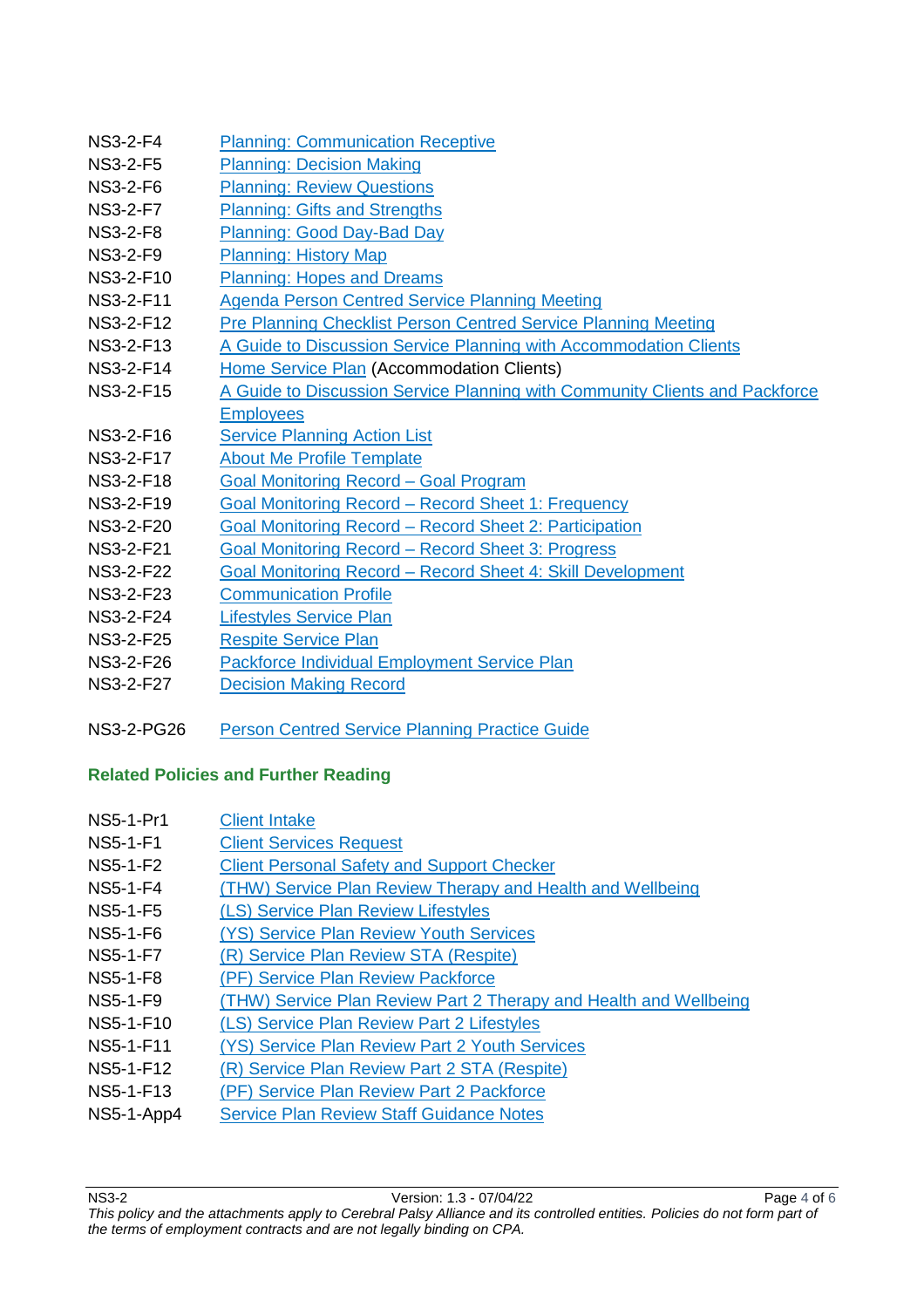| NS6-1-10-F1  | <b>Client Safety Risk Register</b>       |
|--------------|------------------------------------------|
| NS6-1-10-G1  | Client Safety Risk Register - User Guide |
| NS6-1-12-F3  | (AR) Daily Shift Report                  |
| NS6-1-12-F9  | (LS) Lifestyles Daily Shift Report       |
| NS6-1-12-F10 | (LS) Youth Program Evaluation Form       |
| NS6-1-12-F11 | (LS) Youth Coaching Evaluation Form      |

Note: This policy has been adapted from the below policy documents from the Ageing, Disability and Home Care NSW Division of the NSW Department of Family and Community Services:

- Exploring and Implementing Person Centred Approaches
- Exploring and Implementing Person Centred Approaches Accessible Version
- Lifestyle Planning Policy and its associated documents

| <b>Policy Owner</b>         | General Manager, Strategy, Quality and Risk                     |
|-----------------------------|-----------------------------------------------------------------|
| Date Approved               | 20/10/2021                                                      |
| <b>Approval Authority</b>   | CEO.                                                            |
| <b>Date of Commencement</b> | 21 October 2021                                                 |
| <b>Date for Next Review</b> | October 2023                                                    |
| <b>Related Legislation</b>  | <b>NDIS Act 2013.</b>                                           |
|                             | Disability Inclusion Act 2014.                                  |
|                             | NDIS (Provider Registration and Practice Standards) Rules 2018. |
|                             | NDIS (Quality Indicators) Guidelines 2018.                      |

#### **Revision History**

*Note: Reviewed and rewritten policies and procedures took effect on 1 December 2016. For revision history prior to this date, contact the Company Secretary.*

|          | <b>Review Date Revision Details</b>                                                                                                                                                                                                                                                                                                                                                                                                                                                                                                                                       |
|----------|---------------------------------------------------------------------------------------------------------------------------------------------------------------------------------------------------------------------------------------------------------------------------------------------------------------------------------------------------------------------------------------------------------------------------------------------------------------------------------------------------------------------------------------------------------------------------|
| 21/10/21 | New Policy.                                                                                                                                                                                                                                                                                                                                                                                                                                                                                                                                                               |
| 10/02/22 | Minor amendments to NS3-2-F14 Home Service Plan:<br>Section 1.1 added column to include "What you should do/ say"<br>٠<br>Section 1.2 added Menopause as a personal care activity<br>$\bullet$<br>Sections 1.3 & 2.1 added additional rows<br>Section 2.3 added column to include the details for the service/ repair provider.<br>$\bullet$                                                                                                                                                                                                                              |
| 22/02/22 | Added definition for "Service Plan" and "Service Planning" to Policy.                                                                                                                                                                                                                                                                                                                                                                                                                                                                                                     |
| 15/03/22 | Added the following documents:<br>NS3-2-G2 Person Centred Service Planning Guidelines - Community Clients and<br>٠<br>Packforce Employees<br>NS3-2-G3 Respite Service Plan Example<br>$\bullet$<br>NS3-2-Pr1 Person Centred Service Planning Procedure - Accommodation Clients<br>$\bullet$<br>NS3-2-Pr2 Person Centred Service Planning Procedure - Community Clients and<br>$\bullet$<br>Packforce Employees<br>NS3-2-F15 A Guide to Discussion Service Planning with Community Clients and<br>$\bullet$<br>Packforce Employees<br>NS3-2-F23 Communication Profile<br>٠ |